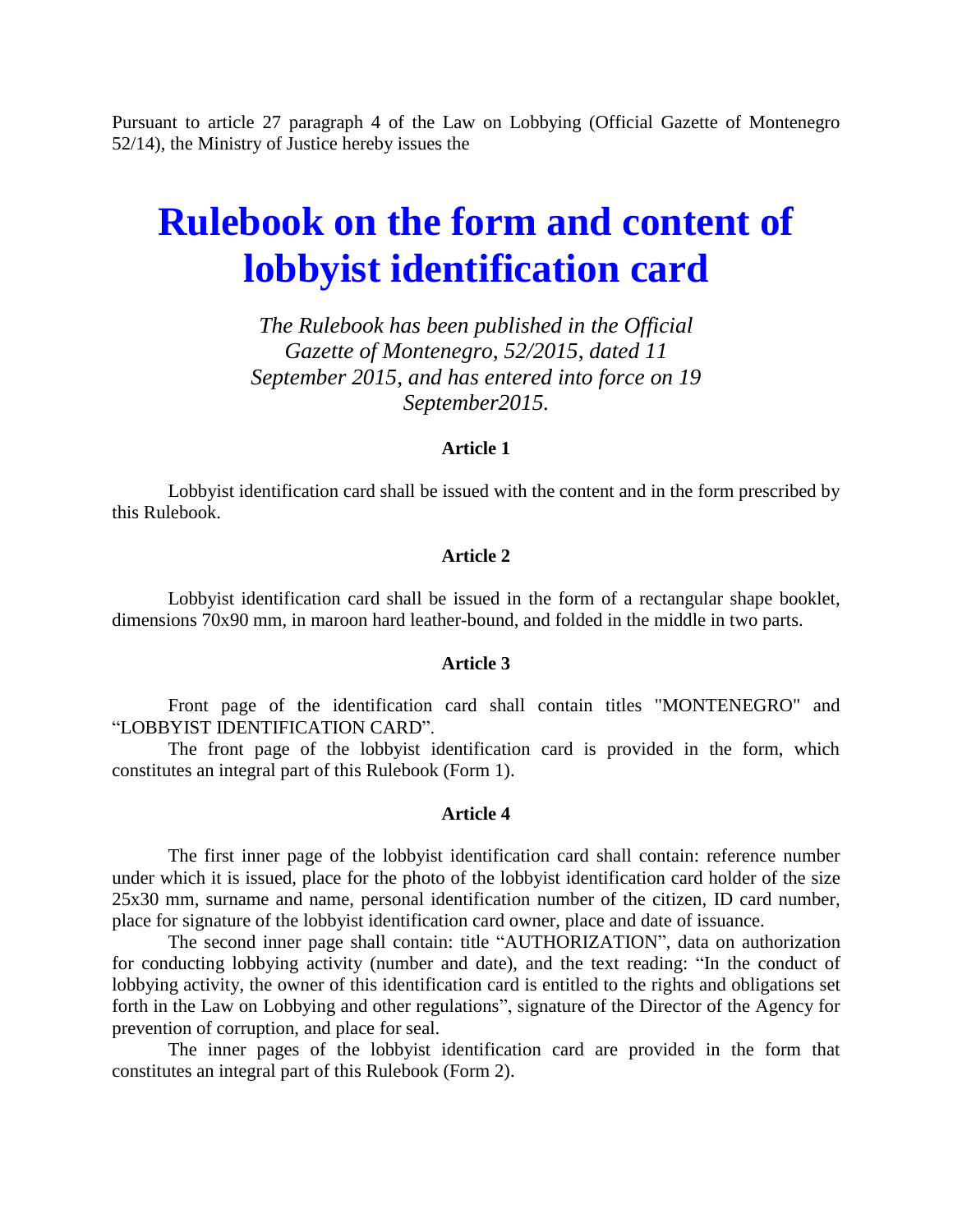# **Article 5**

The Agency for prevention of corruption shall keep the records of issued lobbyist identification cards in both electronic form and hardcopy, which shall contain fields for: ordinal number, name and surname of the lobbyist to whom it was issued, date of issue and date of return of the lobbyist identification card, as well as the signature of the lobbyist and notes.

# **Article 6**

This Rulebook shall enter into force on the eighth day following the day of publication thereof in the Official Gazette of Montenegro.

Number: 01-12779/15 Podgorica, 1 September 2015

Minister, **Zoran Pažin**